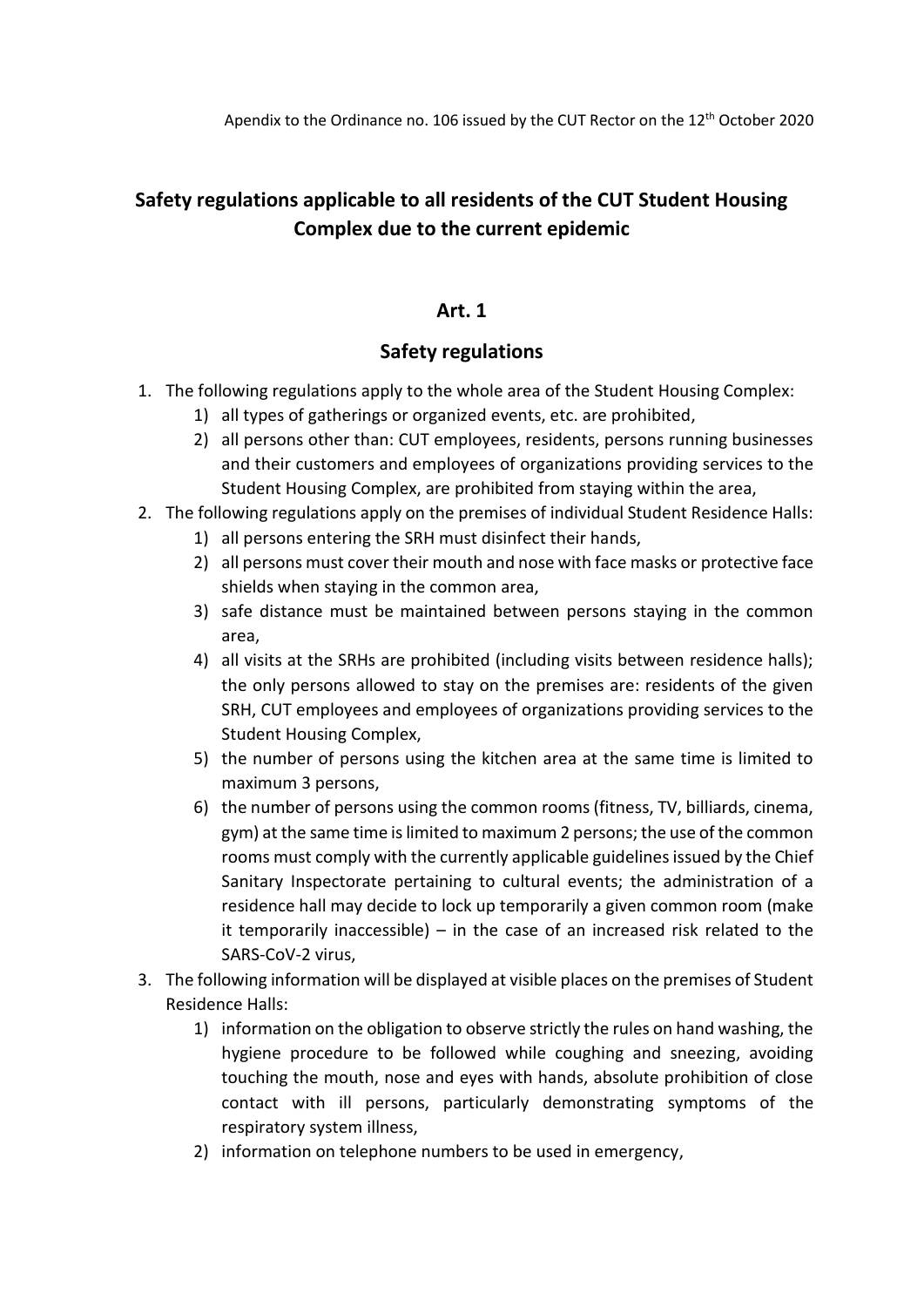- 3) in the generally accessible bathrooms, toilets and kitchens instructions how to wash hands, and at disinfectant dispensers – instructions how to disinfect hands.
- 4. It is recommended that SRH residents should contact the complex and/or individual SRHs administration employees via email or telephone (whenever possible).

#### **Art. 2**

## **Regulations applicable in the case of a coronavirus infection identified on the premises of the CUT Student Housing Complex**

- 1. All residents of the CUT Student Housing Complex who experience symptoms suggesting SARS-CoV-19 coronavirus infection, must immediately contact a GP (the primary health care doctor) and follow their recommendations, as well as notify the administration of their student residence hall.
- 2. All residents of the CUT Student Housing Complex who obtain information that they have tested positive for the SARS-CoV-19 coronavirus, and will therefore be taken to hospital or go into quarantine, must immediately notify the administration of their student residence hall of this fact.
- 3. The student residence hall administration employees immediately notify the manager of the CUT Student Housing Complex of this fact, and the manager notifies his/her immediate superiors.
- 4. In the case of identifying persons infected with the coronavirus on the premises of the student residence halls, the administration of the CUT Student Housing Complex is obliged to follow the guidelines issued by the Poviat Sanitary and Epidemiological Station (PSSE). The PSSE decides who has to go into quarantine and if there is a need for the whole floor/the whole SRH to go into quarantine.
- 5. If the administration of the CUT Student Housing Complex has no decision issued by the PSSE regarding the procedure of dealing with persons in quarantine or ill persons, these persons will be transferred to a place specially prepared on the premises of the Student Housing Complex for the duration of the quarantine, i.e. to one of the rooms referred to in point 6.
- 6. The following rooms have been prepared on the premises of the CUT Student Housing Complex to serve as places of isolation:
	- In SRH B-1 in Bydgoska street 7 rooms located on the ground floor, each room will be used by 1 person only; each room has an *en-suite* bathroom and a kitchenette,
	- In SRH 3, at 7 Skarżyńskiego street, the whole fourth floor (max. 6 persons).
- 7. The places of isolation will be additionally supplied with personal protection equipment and disinfectant, and they will be marked out visibly for the remaining residents and employees to see. The places will have access to the Internet.